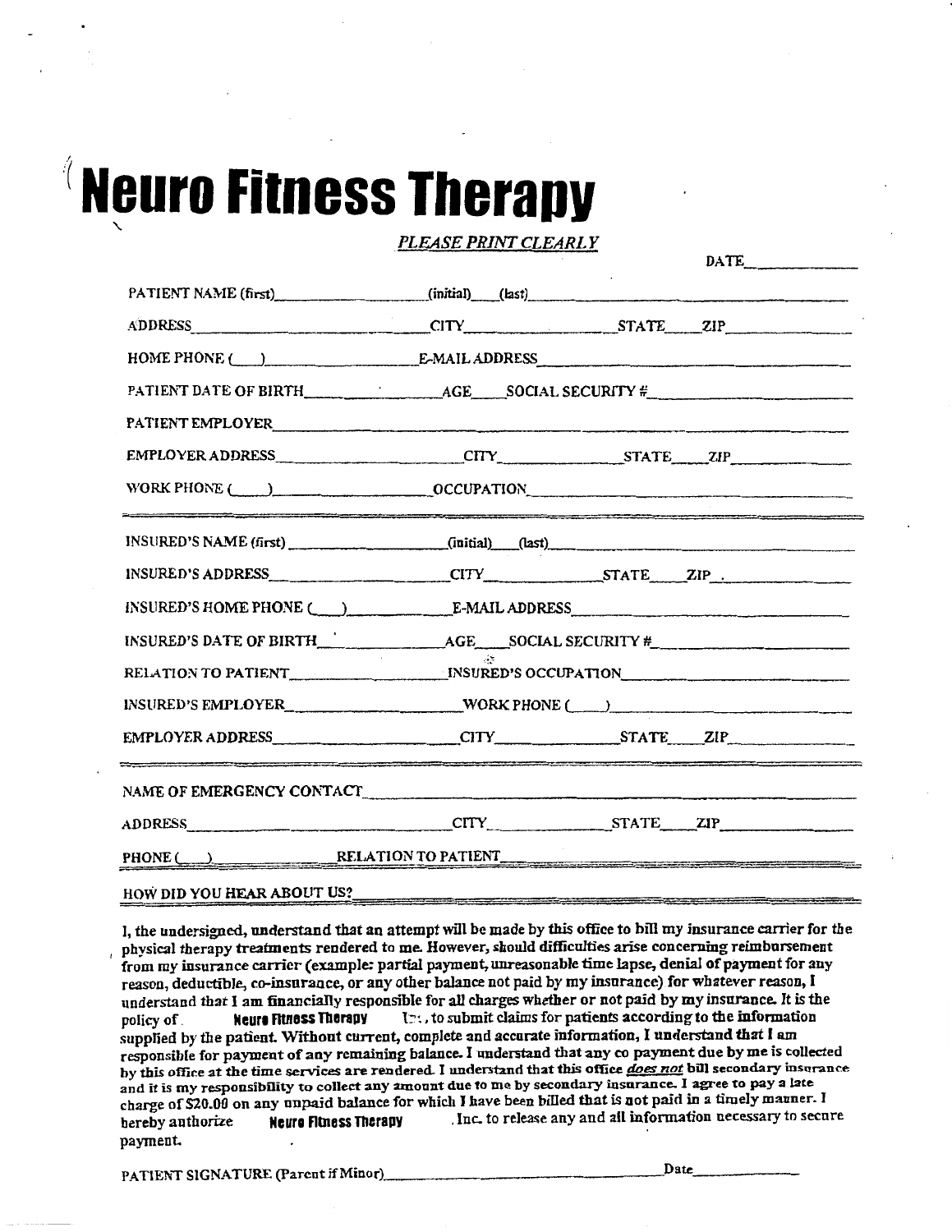## **Neuro Fitness Therapy**

Please shade in areas where pain or abnormal sensations are present.



#### لحتالتنا Historv of Present Condition

1. What are your symptoms?

When did your symptoms begin?

2. Please rate your current pain level on the scale below: o-J--1--1-1-J-1-J-J-I-10 No Pain **Pain** Worst

Possible Pain

At its worst, pain level is a  $\_$ <br>At its best, pain level is a  $\_$ 

3. Have you had any previous treatment for this condition? (Check all that apply)

- $\Box$  None  $\Box$  Medication (oral)<br> $\Box$  Physical therapy  $\Box$  Hypnosis
- Physical therapy 0 Hypnosis
- 
- $\Box$  Joint manipulation  $\Box$  Biofeedback<br> $\Box$  Exercise  $\Box$  TENS unit
- $\begin{array}{ll}\n\square & \text{Exercise} \\
\square & \text{Massace theory} \\
\square & \text{Acupquench}\n\end{array}$ Massage therapy  $\Box$  Acupuncture
- c Traction 0 Bed Rest
- .J Bracing/taping c Overnight hospitalization
- $U$  Injection into the spine
- 0 Casting
- $\Box$  Injection into the skin/muscles
- 
- 4. Have you had any of the following tests?<br> $\therefore$  X-Rays  $\qquad \qquad \Box$  Bone Scan
	-
	- o X-Rays c Bone Scan<br>a c T Scan c NCS
	- ::.1 CT Scan C NCS  $\Box$  Fiuoroscope
	- 0. Arthrogram : O Vestibular
	-
- :J Stress X-Ray Test (Telos) c O~er \_\_\_\_\_\_\_\_\_\_\_\_\_\_ \_ Test Results:·--------------

Hockessin Stone Mill Plaza 720 Yorklyn Ro2d Suite 150 Hockessin, DE 19707 302-234-228& Tel 302-234-2869 Fax

North Wilmington Lombardy Center 410 Foulk Road Suite 106 Wilmington. DE 19803 302-764-2288 Tel 302-234-2869 Fax

#### Medication

Please list any prescription medications you are currently taking (pain pills, injections and/or skin patches etc):

Prescribing MD:-------------- Are you currently taking any of the following over the counter medications?

- 
- **O** Aspirin C Vitamins/mineral supplements<br>
Q Tylenol G Advil/Motrin/Ibuprofen  $\Box$  Tylenol  $\Box$  Advil/Motrin/Ibuprofen
- **Antihistamines**
- 
- $0$  corticosteroids<br> $0$  other

#### Fall Historv

Have you fallen in the last 12 months?

#### Past Medical History

Have you eyer had/ been diagnosed with any of the · '~ following conditions?

- - $C$  Cancer (type)  $C$  Heart problems<br>  $C$  High blood pressure  $C$  Lung problems
	- High blood pressure<br>Stroke
	- CJ Stroke CJ Blood disorders
	- 0 Kidney problems 0 Epilepsy/Seizures<br>0 Thyroid problems 0 Allergies
- **1** Thyroid problems<br> **11** Diabetes
- 
- - Stomach problems
- C Circulation/vascular problems
- c: Parkinson's Disease
- 
- 
- 
- 
- 

Please list any recent/relevant past surgeries related to your current problem:

Surgery Date

#### Familv History .

Has anyone in your immediate family (parents, brothers, sisters) ever been treated for any of the following?<br> $\Gamma$  Osteoporosis

- 
- c Osteoporosis o Cancer o Heart disease<br>0 Stroke
- 
- $\Box$  High Blood Pressure
- $\Box$  Psychological conditions  $\Box$  Other
- 0 Diabetes o Osteoporosis 0 Arthritis o Head Injury
	-
	-
	-
- CJ Infectious Diseases (i.e. hepatitis, tuberculosis)
- **D** Rheumatoid Arthritis<br>D Multiple Sclerosis
- 0 Multiple Sclerosis 0 Other \_\_\_\_\_\_\_\_ \_